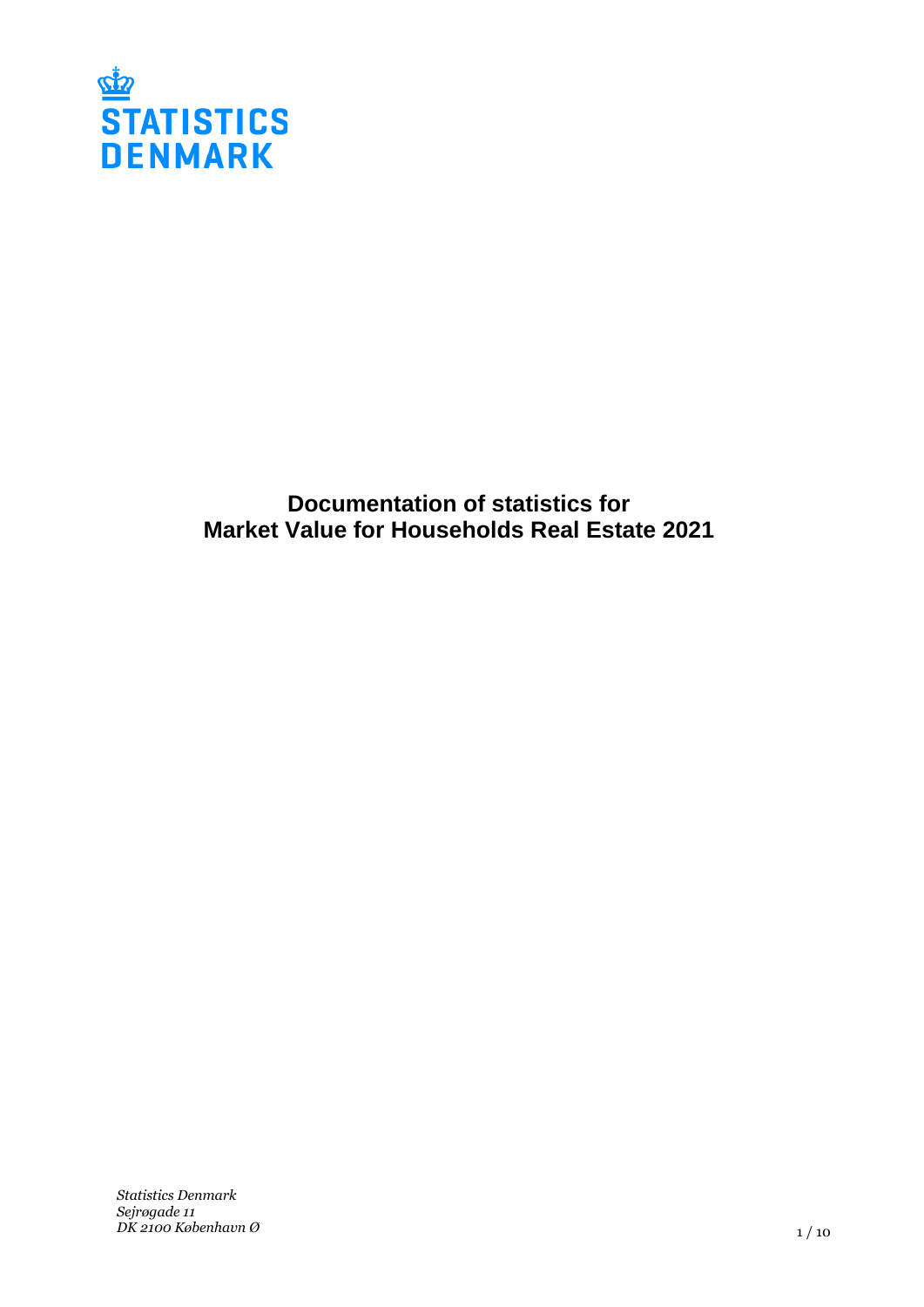

## **1 Introduction**

This is the first publication of the households' assets in real estate on individual level. The purpose is to follow the development of the households' real estate. Sector delimitation of units in the sector of households is defined in European system of national accounts (ESA2010). From this it appears that sole proprietorships are a part of the households' sector. Registers on individual level can be used for distribution analyses, e.g. in relation to income, financial liabilities or socioeconomic status.

## **2 Statistical presentation**

The statistics provides closing values for each year. The household's real estate consisting of owner occupied dwellings and co-operative dwellings. All figures are reported in current prices.

## **2.1 Data description**

Statistics Denmark has established an individual-based register with market values of the households' real estate. The real estate consisting of owner occupied dwellings and co-operative dwellings. The calculation of the market value of real estate is based on actual sales on the market. All figures are reported in current prices. The valuation of households' assets in real estate covers the period since 2004. Figures concerning 2014 are preliminary. Registers on individual level can be used for distribution analyses, e.g. in relation to income, financial liabilities or socioeconomic status.

Sector delimitation relative to households and non-households carried out by the national accounts definitions in the European system of national accounts (ESA2010). This indicates that sole proprietorships are part of the household sector, ie property owners in the household sector can be both individuals and sole proprietorships. The values of co-operative dwellings are also included as a part of assets in real estate, even though co-operative dwellings are not considered as a real asset. Equity Certificates are categorized as financial assets in ESA 2010.

Debt components from the wealth and income statistics are only described in Danish.

## **2.2 Classification system**

The definition of the household sector follows European system of national accounts (ESA2010). It shows that individuals and sole proprietorships are the population in the household sector. The value of co-operative dwellings is also included as a part of the assets in real estate in the statistics, even though co-operative dwellings are not considered as a real asset. Equity certificates are categorized as financial assets in ESA 2010.

## **2.3 Sector coverage**

Real estate includes occupied dwellings and co-operative dwellings. Property owners in the household sector can be both individuals and sole proprietorships. For owners of co-operative dwellings the statistics do not include sole proprietorships.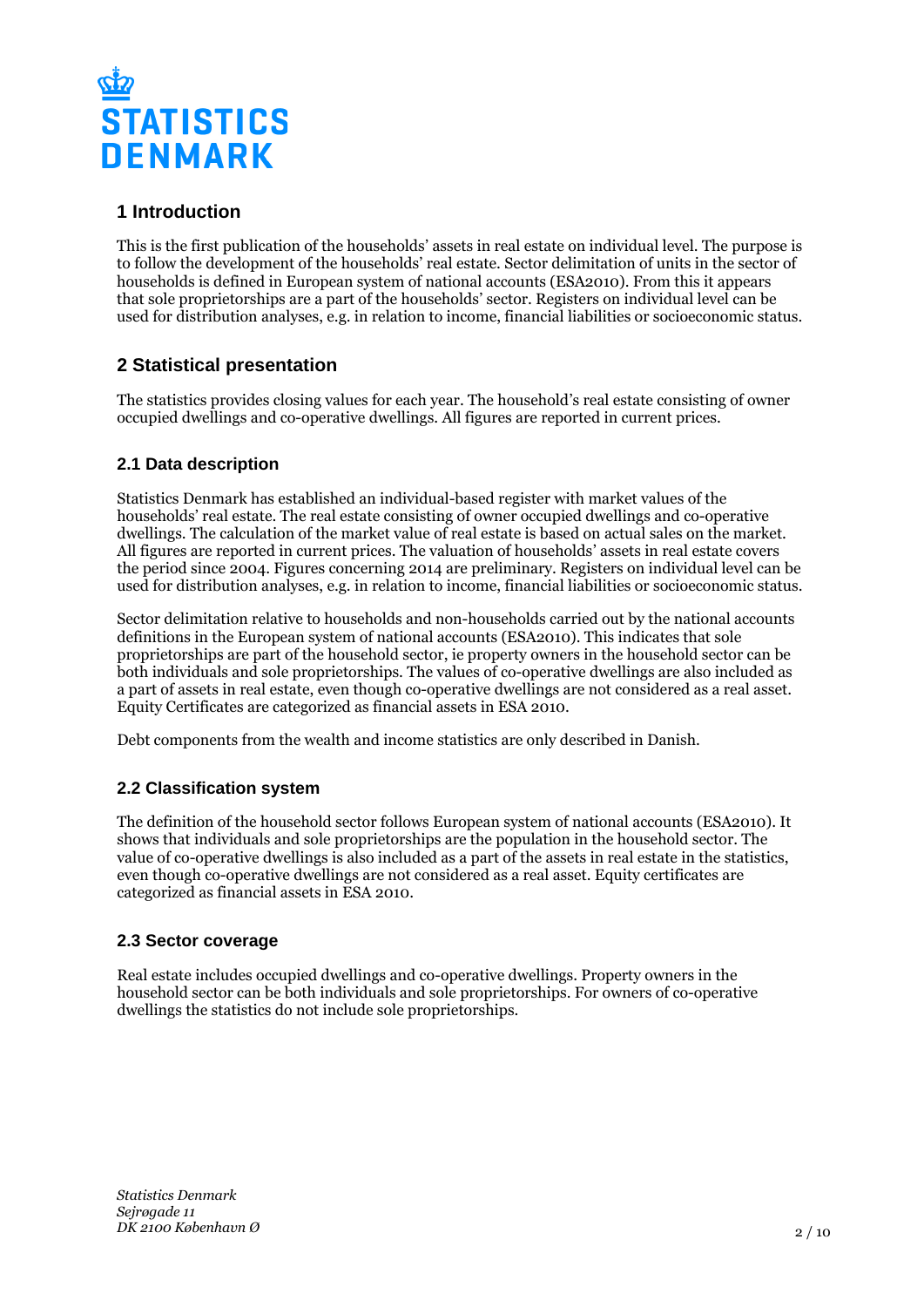

#### **2.4 Statistical concepts and definitions**

Financial wealth and loans: Individual data for financial wealth and loans are collected from the tax authorities. Not all financial financial wealth and loans are available at this level, for example, are financial wealth calculated exclusive pensions and unlisted shares. Totals for the household sector's financial wealth and loans can be found in Statistics Denmark's National Financial Accounts.

Market value for owner occupied dwellings : The official real estate valuations from the Danish tax authorities (Skat) do not reflect the market prices. The difference between the official real estate valuations and the market price depends on the market conditions, which are not described to a sufficient degree in Skats' official real estate valuations. By linking the actual real estate sales with the official real estate valuations, it is possible to calculate the average relationship between the actual price and the real estate valuation for the sold dwellings. This relationship is called the "Adjustment factor". In the model it is assumed that the adjustment factor between the actual purchase price (the market value) and the official real estate valuation is the same for individual types of real estate (e.g. one-family houses) within the same geographical area (e.g. a postal code). The market values of the dwellings that have not been sold are calculated by multiplying the adjustment factor with the official real estate valuation.

Market value for co-operative dwellings: Housing co-operative is a legal entity - usually a cooperation - that owns real estate, consisting of one or more residential buildings. The co-operative is membership based, with membership granted by way of a share purchase in the co-operative. Each shareholder in the legal entity is granted the right to occupy one housing unit (co-operatives dwellings). The model calculates the price represented by the individual co-operative dwelling, if the entire building was sold on market terms.

Type of municipalities: In the StatBank there is a classification of the municipalities in urban municipalities, intermediate municipalities, rural municipalities and outlying municipalities. The classification is used to illustrate the development of household real estate and debt of municipalities with different characteristics.

## **2.5 Statistical unit**

The statistics is published for properties and families.

#### **2.6 Statistical population**

In the tables EJERFOF1 and EJERFOF2 all families, where at least one person have resided the entire year in Denmark, and are full tax liable. Time of recording for the families are 31. December. In the table EJDFOE1 the population is all persons or sole proprietorship, which owns real estate in Denmark, regardless of residency in Denmark.

#### **2.7 Reference area**

Denmark

#### **2.8 Time coverage**

Data is available from 2004 and onward.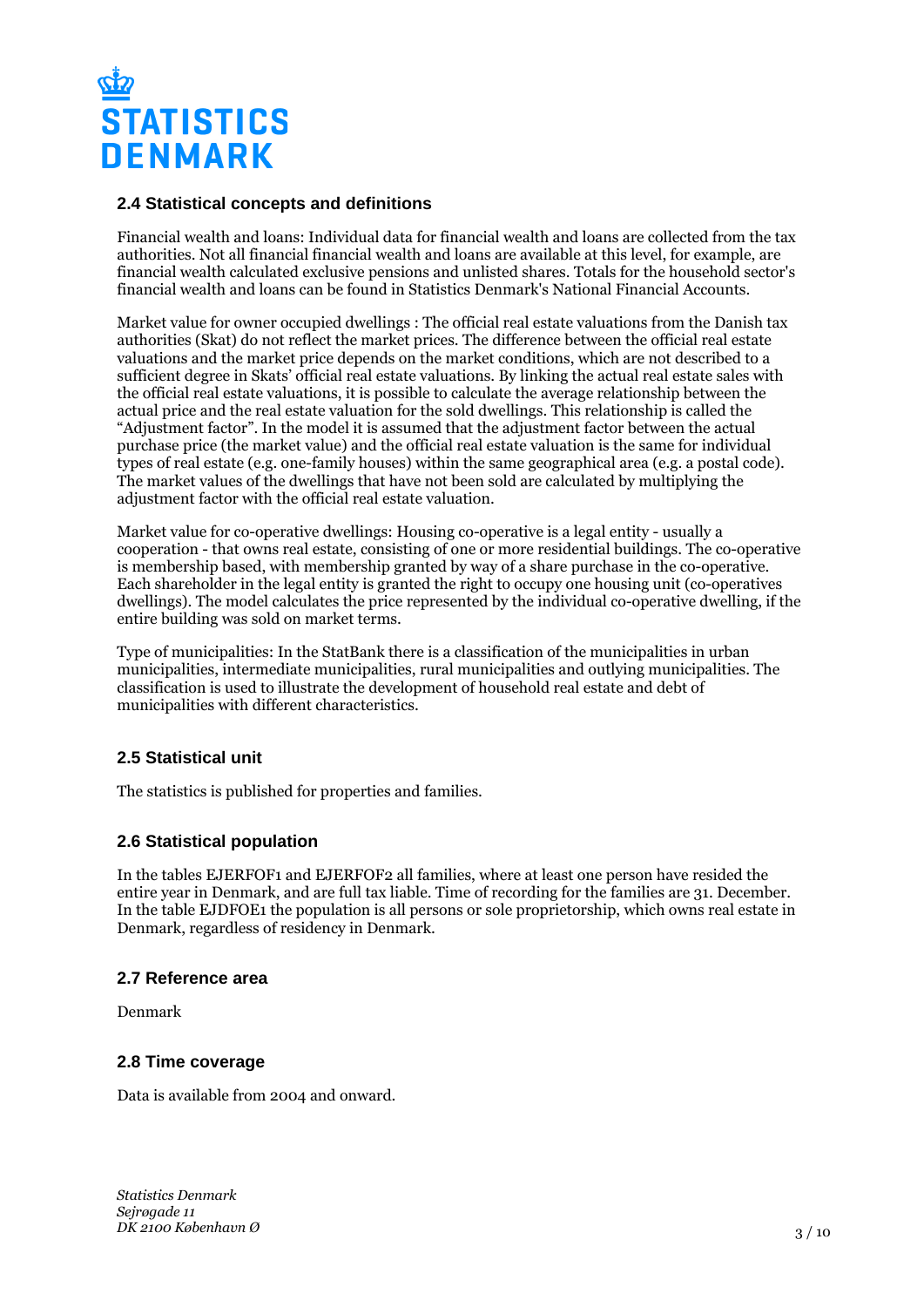

## **2.9 Base period**

Not relevant for this statistics.

## **2.10 Unit of measure**

Number of properties or families. The market value in the statistics are in 1,000,000 DKK and shown in current prices. Average is stated in DKK per family or DKK per property.

## **2.11 Reference period**

End of the year.

## **2.12 Frequency of dissemination**

Annually

#### **2.13 Legal acts and other agreements**

There is no EU regulation in this area. A wide range of register data collected via the tax authorities etc. based on the general Law for Statistics Denmark.

## **2.14 Cost and burden**

There is no response burden as the data are collected via registers.

## **2.15 Comment**

[Theme page for Home equity](https://www.dst.dk/en/Statistik/emner/arbejde-og-indkomst/formue/husholdningernes-formue-i-fast-ejendom)

## **3 Statistical processing**

Data from the various registers are merged through property identification and personal identification. There are made classifications, aggregations and calculation of the market value. For publication there is added relevant background information about the families.

## **3.1 Source data**

The calculation of the market value of real estate is based on information contained in the Register with Official Real Estate Valuations. The Register with Official Real Estate Valuations and the Building and Real Estate Register and the Business Register are used to define data and to the calculation of the market value. People statistics are used to group persons who owns real estate into families and wealth statistics are used for debt components.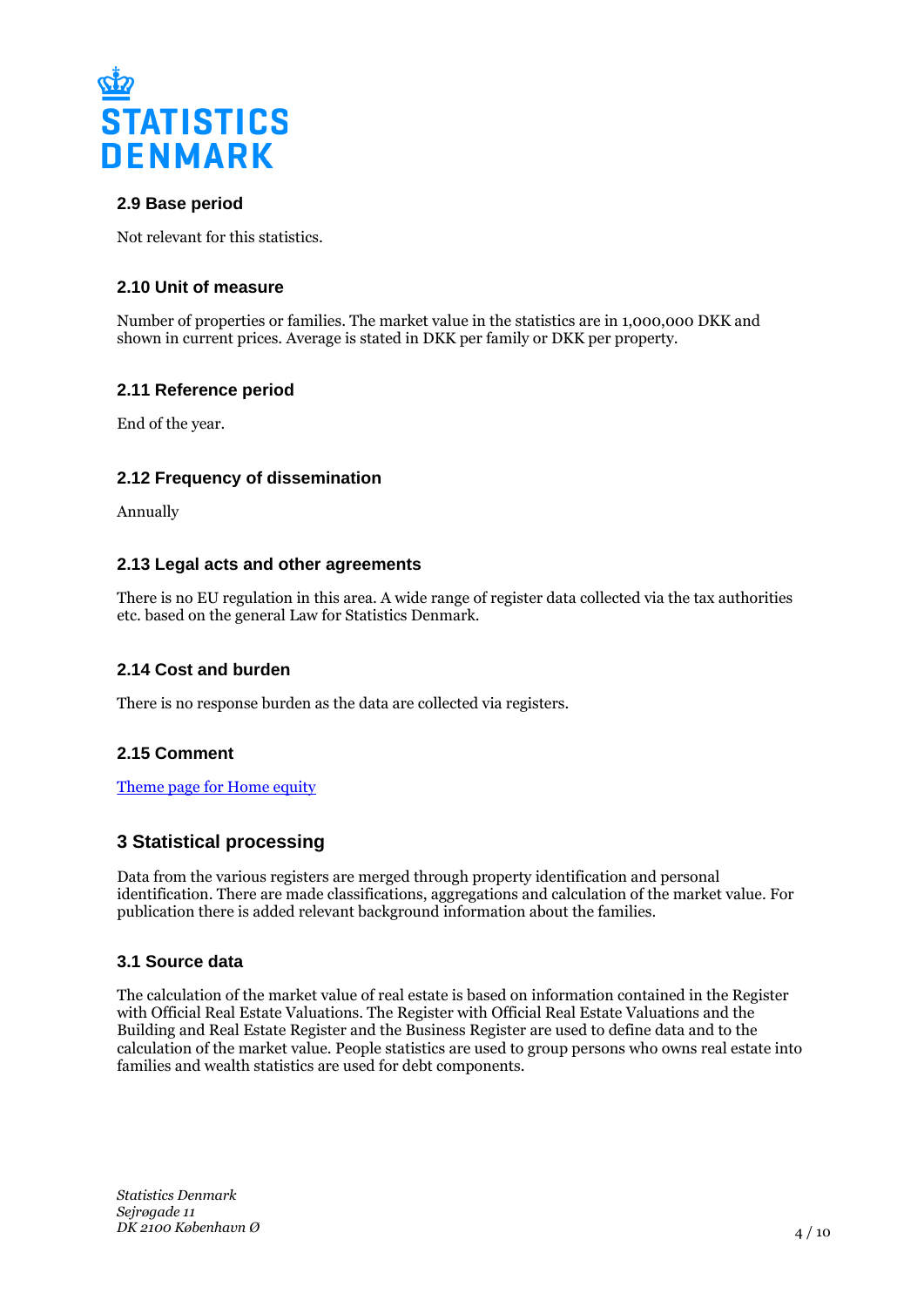

## **3.2 Frequency of data collection**

Annually

## **3.3 Data collection**

Data from registers

## **3.4 Data validation**

Non-matched records are controlled in the merged registers. There are made tabulations at different levels of data to check the level of calculated market value on macro level (e.g. tables on developments on municipal or regional level). There are no similar estimates for the market value of real estate, so the results at the macro level cannot be compared with other sources. The project has emphasized the quality-control of data during the linkage of information from the four registers. It is somewhat possible to compare the developments with the price indices for real estate. Although the price indices are on a more aggregated level.

## **3.5 Data compilation**

There is two separate ways of calculating the market value, one for owners of real estate and one for shareholders in cooperative dwellings. To calculate the market value for owners of real estate, information about the official real estate valuations and the actual selling prices for the sold property makes it possible to calculate an average adjustment factor within a geographical area. The market value of the property that has not been sold is calculated by multiplying the adjustment factor with the official real estate valuations. In the model the adjustment factor is assumed to be identical for properties of the same type that are located within the same geographic area. The smallest geographic area in the model is the postal code. The model assumes the adjustment factor to depend on property type, geographic location and the property's price level.

The official real estate valuations are the basis for calculating the market value of cooperative dwellings as well. The valuation is distributed among the dwellings in the cooperative building. From the sales value of the cooperative dwelling certificate a correction factor is calculated, based on official real estate valuation. The sales price of the certificate contains information about the market value and debt including interest rate swaps of the entire cooperative building.

The market value of the cooperative dwelling is a quarterly statistic, the sales data for entire buildings are updated each quarter but the stock is based on the previous year. Sales data for the individual cooperative dwelling comes from a voluntary survey, which is conducted at least one time every year. This survey is necessary since there is no central registry of sales of cooperative dwellings in Denmark.

In a cooperative building without debt the correction factor will be similar to the correction factor for real estate in the same area. Debt in cooperative would reduce the correction factor. Cooperative buildings with a high level of debt will have a correction factor close to zero.

## **3.6 Adjustment**

Not relevant for this statistics.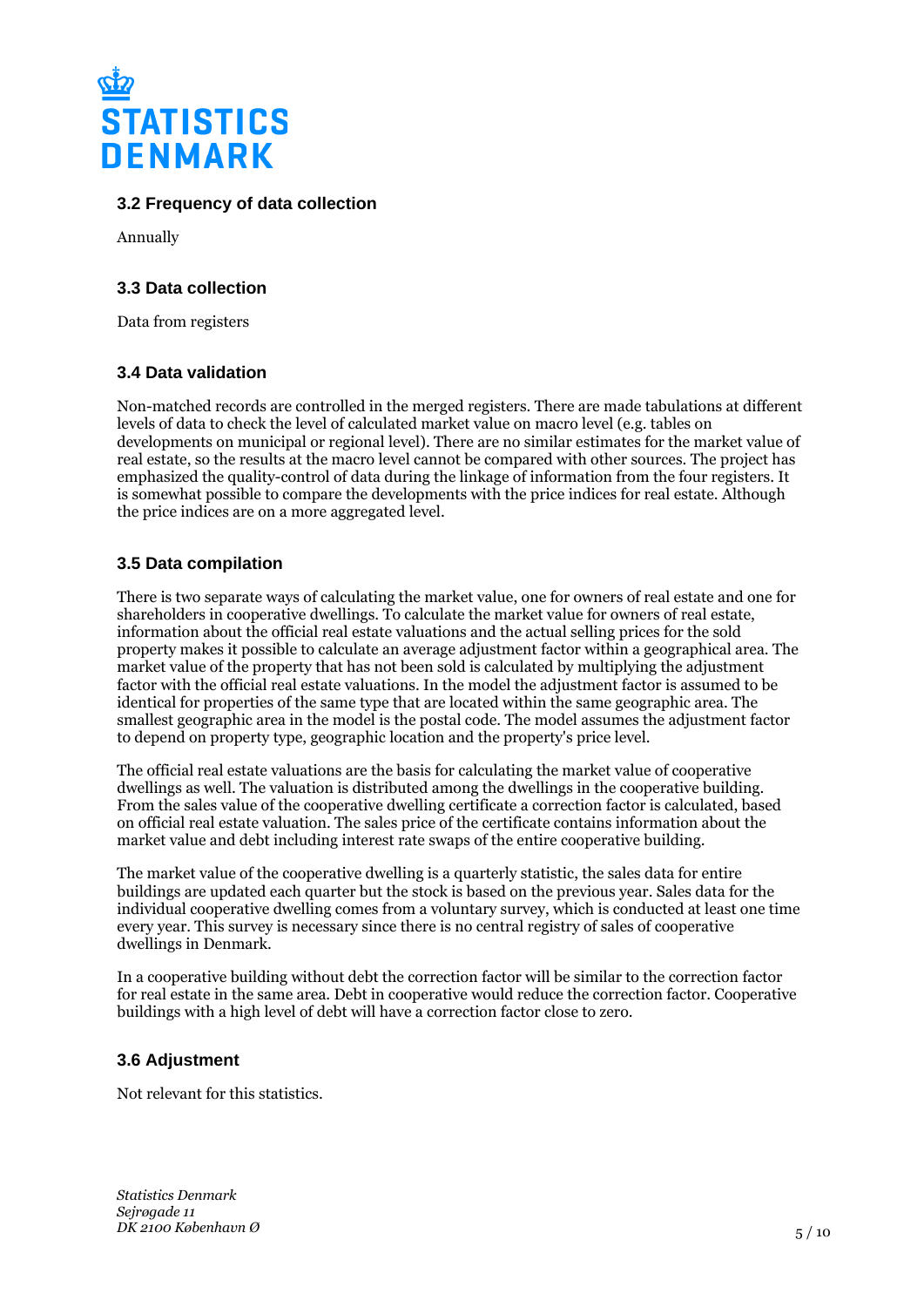

## **4 Relevance**

The statistic has a lot of interested parties including ministries, politicians, organizations and the press..

## **4.1 User Needs**

Ministries, political parties, non-governmental organizations, local government, public and private enterprises, and members of the general public.

## **4.2 User Satisfaction**

There is no user- or contact-committee for this statistics. The users normally contacts the Responsible for the statistics directly in case of questions or comments.

## **4.3 Data completeness rate**

Not relevant for this statistics.

## **5 Accuracy and reliability**

The adjustment factor is the same within a geographic area, even though the actual sales value can vary a lot due to e.g. differences in the location of the owner-occupied dwellings (amenity), which are not reflected completely in the official real estate valuations. The preliminary year are dependent primarily on sales data for real estate. When the final year are calculated all of the sources are available. Experience from 2019 and 2020 shows that the preliminary year tends to underestimate the total market value of the final year.

#### **5.1 Overall accuracy**

To calculate the market value of real estate, the statistics used a correction factor, which adjusts the level of the value, so it corresponds to the market value. Use of correction factors are an average which does not take into account the individual differences between the properties.

#### **5.2 Sampling error**

Not relevant for this statistics.

#### **5.3 Non-sampling error**

The market value may depend on factors other than the property's location and price level. Examples of other factors which affect the market value include distance to the coast (especially holiday cottages), distance to shops and public transport, the age and condition of the property.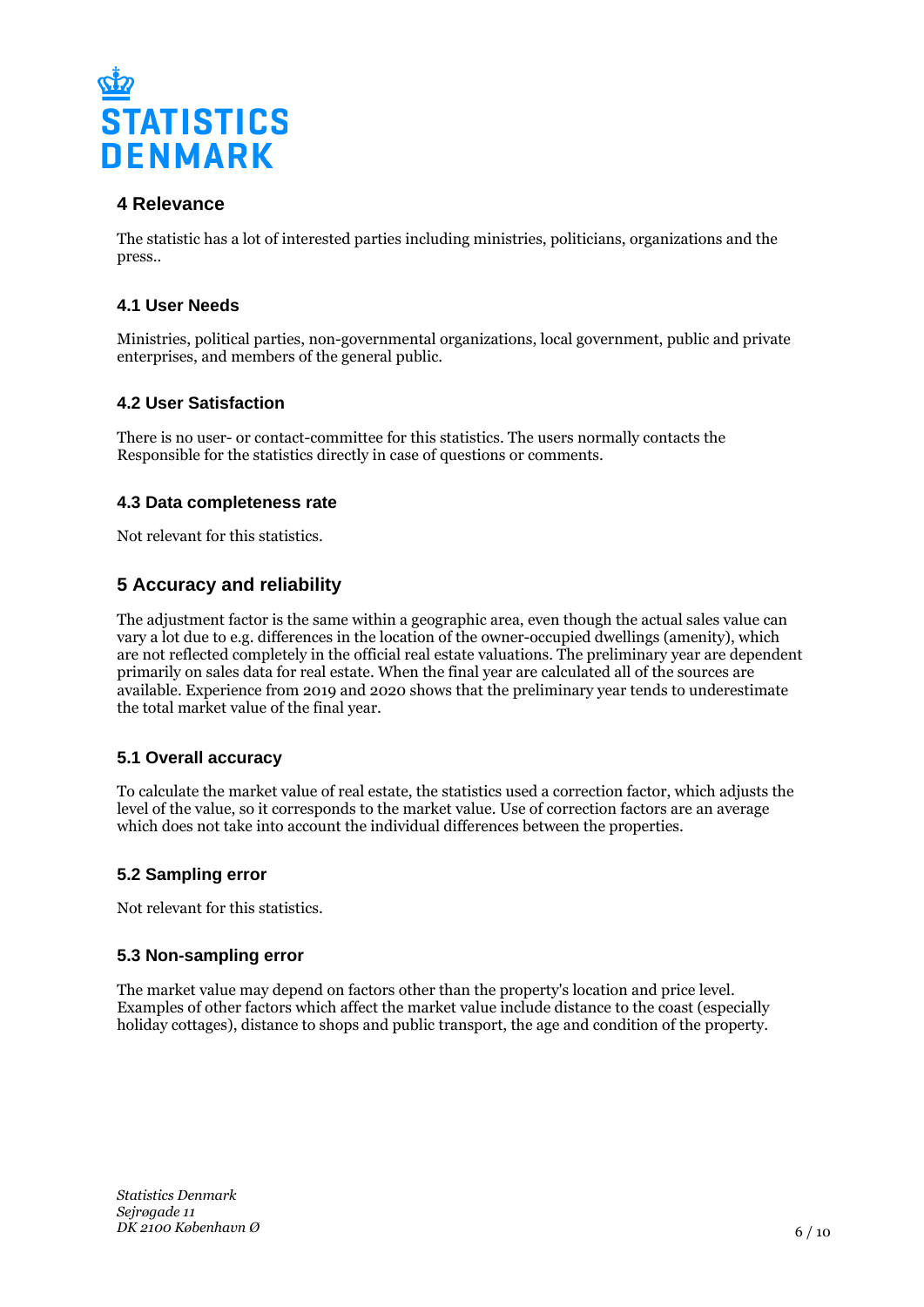

## **5.4 Quality management**

Statistics Denmark follows the recommendations on organisation and management of quality given in the Code of Practice for European Statistics (CoP) and the implementation guidelines given in the Quality Assurance Framework of the European Statistical System (QAF). A Working Group on Quality and a central quality assurance function have been established to continuously carry through control of products and processes.

#### **5.5 Quality assurance**

Statistics Denmark follows the principles in the Code of Practice for European Statistics (CoP) and uses the Quality Assurance Framework of the European Statistical System (QAF) for the implementation of the principles. This involves continuous decentralized and central control of products and processes based on documentation following international standards. The central quality assurance function reports to the Working Group on Quality. Reports include suggestions for improvement that are assessed, decided and subsequently implemented.

### **5.6 Quality assessment**

The calculation of the market value of real estate is based on information contained in the Register with Official Real Estate Valuations, the Building and Real Estate Register, the Business Register and Register for Personal Data (PSD). The quality of data is high because the registers are validated and updated continuously.

## **5.7 Data revision - policy**

Statistics Denmark revises published figures in accordance with the [Revision Policy for Statistics](https://www.dst.dk/en/OmDS/strategi-og-kvalitet/revisionspolitik.aspx)  [Denmark.](https://www.dst.dk/en/OmDS/strategi-og-kvalitet/revisionspolitik.aspx) The common procedures and principles of the Revision Policy are for some statistics supplemented by a specific revision practice.

#### **5.8 Data revision practice**

Not relevant at this time

## **6 Timeliness and punctuality**

The statistics i published with preliminary figures in march, 3 months after the reference date. Final figures is published a year later. One year and 3 months after the reference date.

## **6.1 Timeliness and time lag - final results**

The statistics are published for the first time in June 2015 with figures from 2004 to 2015. It is expected to publish final figures for 2014 in January 2016. Afterwards it is expected to publish final figures for household wealth in real estate each year in December.

## **6.2 Punctuality**

The statistics is normally published without delay with regard to the preannounced publishing dates.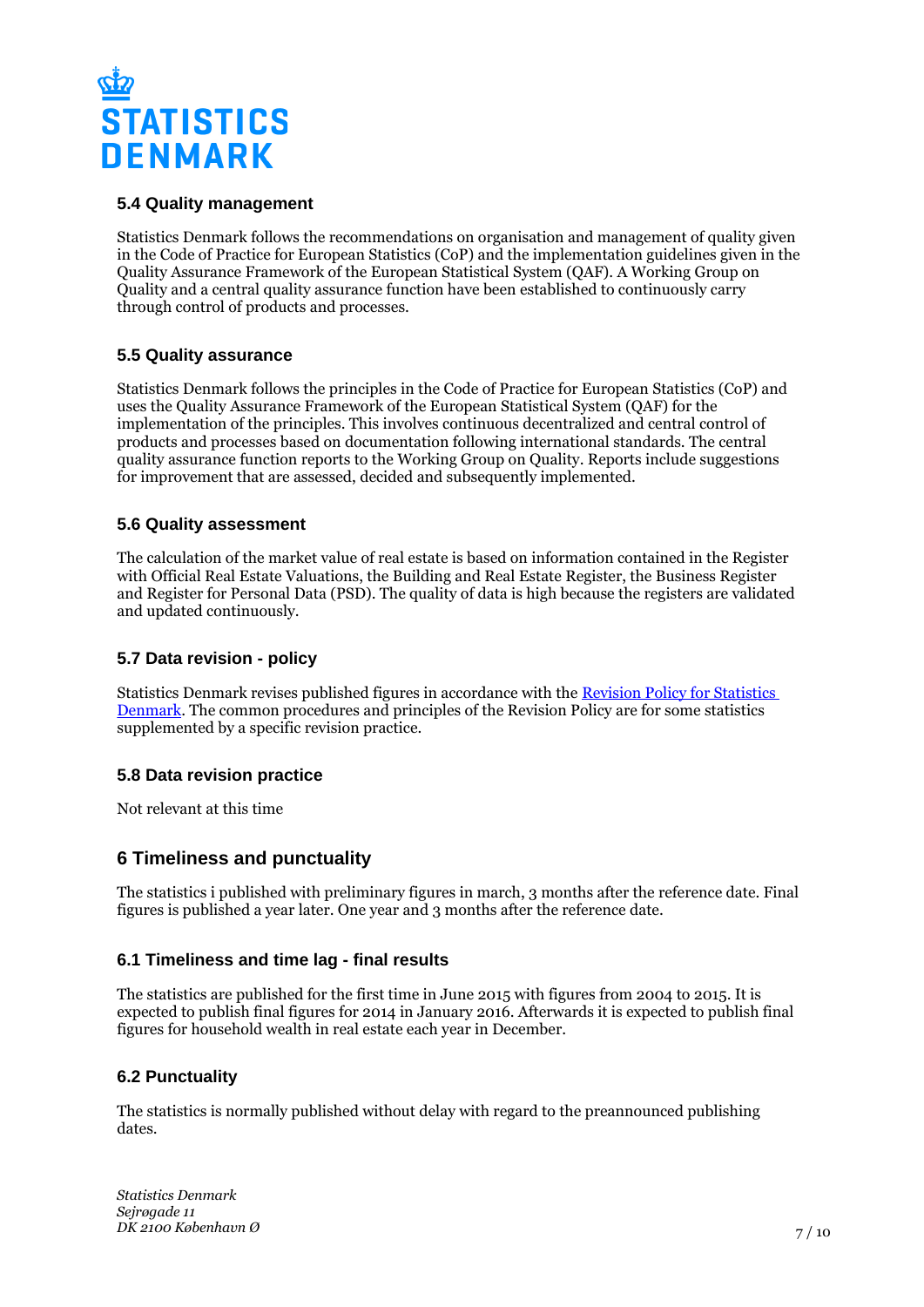

## **7 Comparability**

The statistic is consistent over time. However, one must be aware that the figures are calculated at current prices. There is no knowledge of any individual based register of household wealth in real estate, which is comparable to the Danish. Figures for total household wealth in real estate are also published in the statistics concerning financial national accounts which is published in June and November.

## **7.1 Comparability - geographical**

There is no knowledge of any individual based register of household wealth in real estate, which is comparable to the Danish.

## **7.2 Comparability over time**

The statistic is consistent over time. However, one must be aware that the figures are calculated at current prices.

## **7.3 Coherence - cross domain**

Figures for total household wealth in real estate are also published in the statistics concerning financial national accounts which is published in June and November.

## **7.4 Coherence - internal**

Not relevant at this time.

## **8 Accessibility and clarity**

These statistics are published in a Danish press release and in the StatBank under [Real estate](https://www.statbank.dk/10502), and the [theme page](https://www.dst.dk/en/Statistik/emner/arbejde-og-indkomst/formue/husholdningernes-formue-i-fast-ejendom)

#### **8.1 Release calendar**

The publication date appears in the release calendar. The date is confirmed in the weeks before.

#### **8.2 Release calendar access**

The Release Calender can be accessed on our English website: [Release Calender.](https://www.dst.dk/en/Statistik/offentliggoerelser.aspx)

#### **8.3 User access**

Statistics are always published at 8:00 a.m. at the day announced in the release calendar. No one outside of Statistics Denmark can access the statistics before they are published.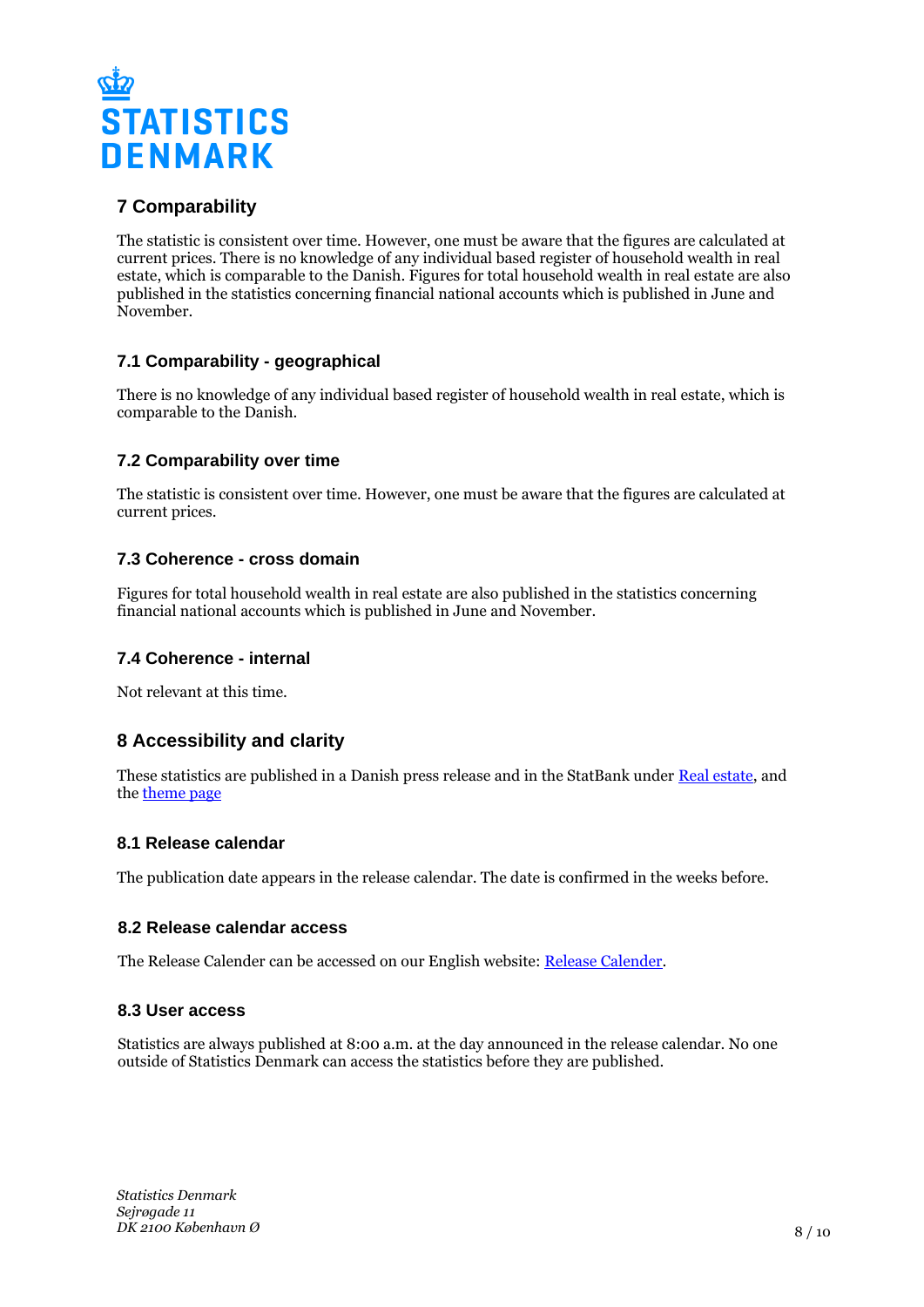

## **8.4 News release**

These statistics are published in a Danish press release.

## **8.5 Publications**

Publications only in Danish.

## **8.6 On-line database**

The statistics are published in the [StatBank](http://www.statbank.dk/10502) in the following tables:

- [EJERFOF1:](https://www.statbank.dk/EJERFOF1) Wealth in real estate and loans for families by type of components, municipality of residence, unit, family type and time
- [EJDFOE1](https://www.statbank.dk/EJDFOE1): Market value for households real estate by valuation, municipality of residence, unit, type of real estate and time
- **[EJERFOF2](https://www.statbank.dk/EJERFOF2):** Wealth in real estate and loans for families by type of components, municipality of residence, unit, group of households and time

## **8.7 Micro-data access**

Researchers and other analysts from authorized research institutions, can be granted access to the underlying micro-data by contacting [Research Services](http://www.dst.dk/en/TilSalg/Forskningsservice).

## **8.8 Other**

Not relevant for these statistics.

## **8.9 Confidentiality - policy**

[Data Confidentiality Policy](https://www.dst.dk/ext/502998790/0/formid/data-confidentiality-policy-at-statistics-denmark--pdf) for Statistics Denmark is followed.

## **8.10 Confidentiality - data treatment**

Christiansø and Bornholm are merged.

## **8.11 Documentation on methodology**

Documentation on methodology only in Danish.

## **8.12 Quality documentation**

Results from the quality evaluation of products and selected processes are available in detail for each statistics and in summary reports for the Working Group on Quality.